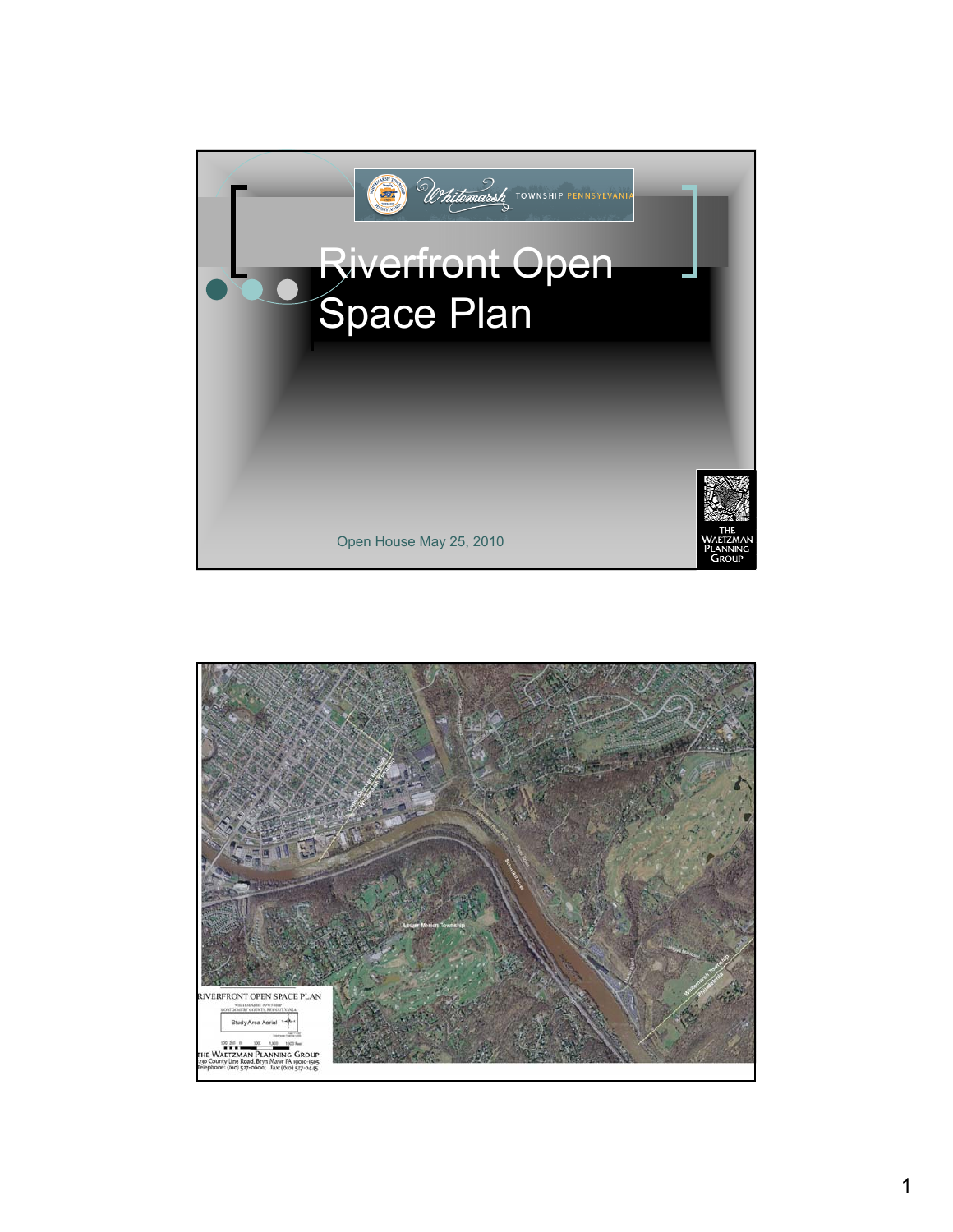# Riverfront Open Space Plan:  $\overline{\phantom{a}}$ Table of Contents

- **Chapter 1 Introduction**
- **Chapter 2 Riverfront Tour Summary**
- z **Chapter 3 Plan Summaries**
- **Chapter 4 Goals and Objectives**
- **Chapter 5 Summary of Stakeholder Meetings**
- **Chapter 6 Recommendations**
- **Chapter 7 Action Plan**
- **Appendices**

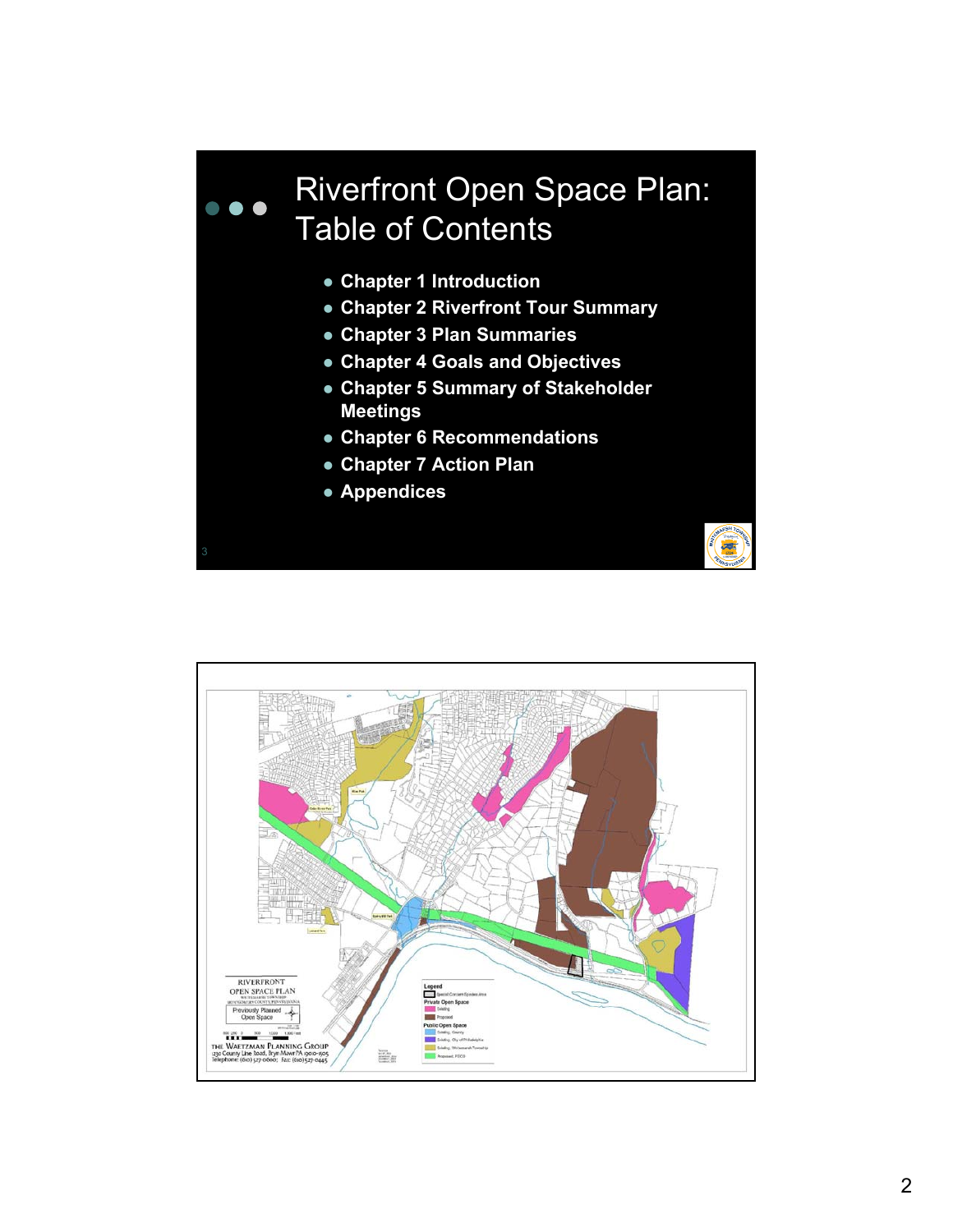

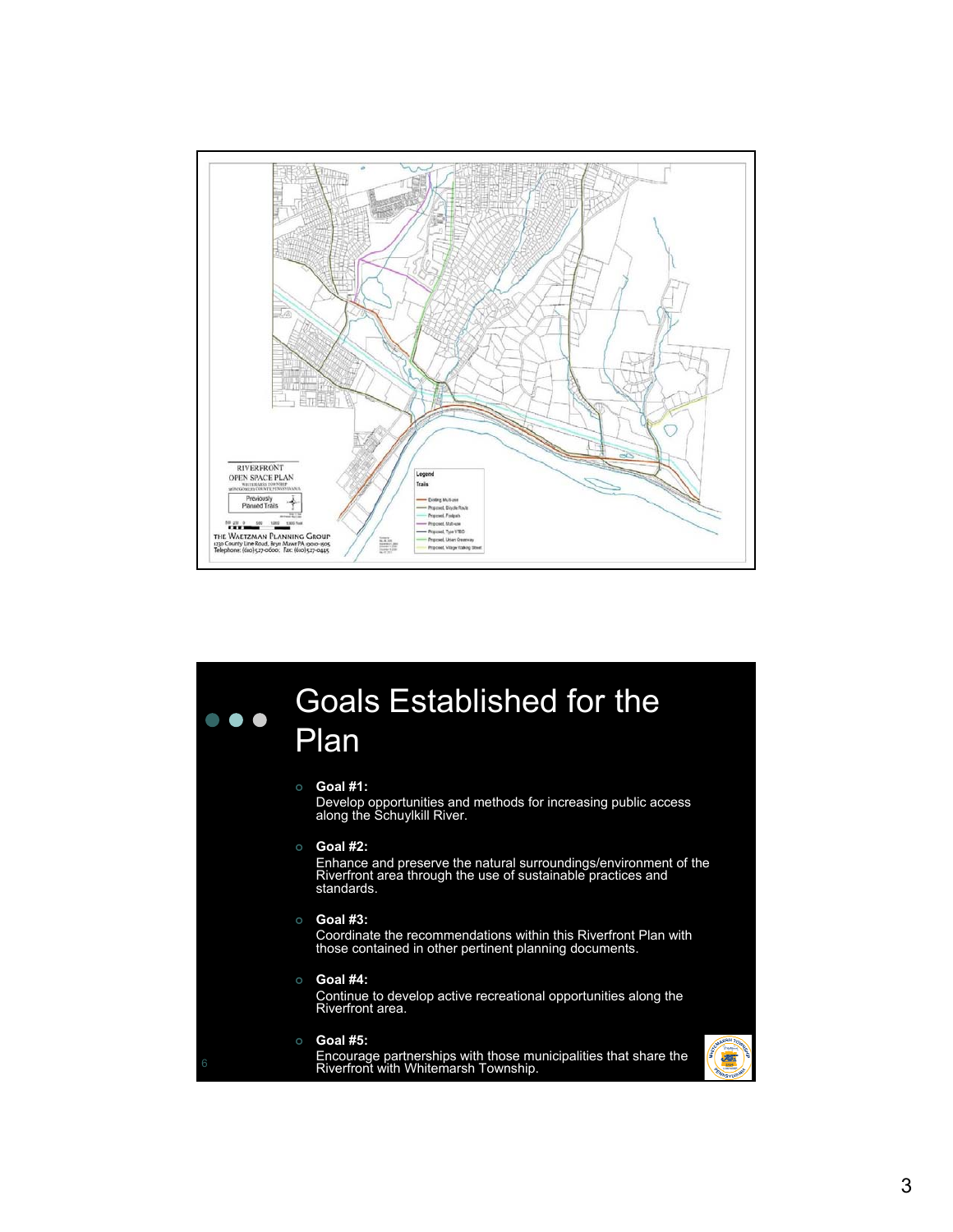

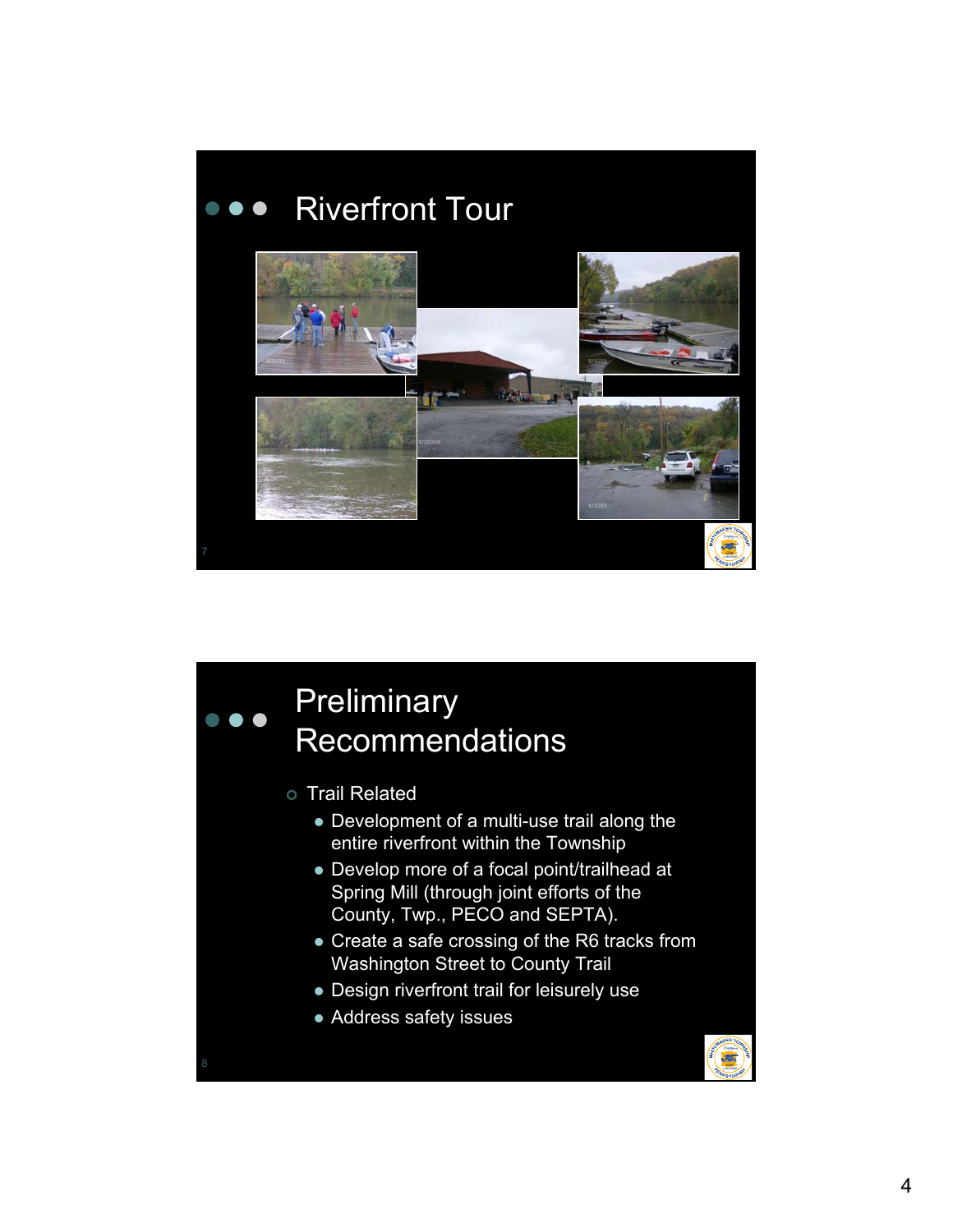# **Preliminary** Recommendations

| Amenities

 $\bullet$   $\bullet$ 

- Construct a restroom facility
- Install river-related art
- Consider the desirability of a "water wall" as a focal point and noise reduction device
- Provide overlooks of the river (off-trail)
- Create civic gathering space
- o Water Use
	- Boat launches are recommended in several locations
	- Provide water tours—self-guided and/or guided?
	- Establish fishing piers

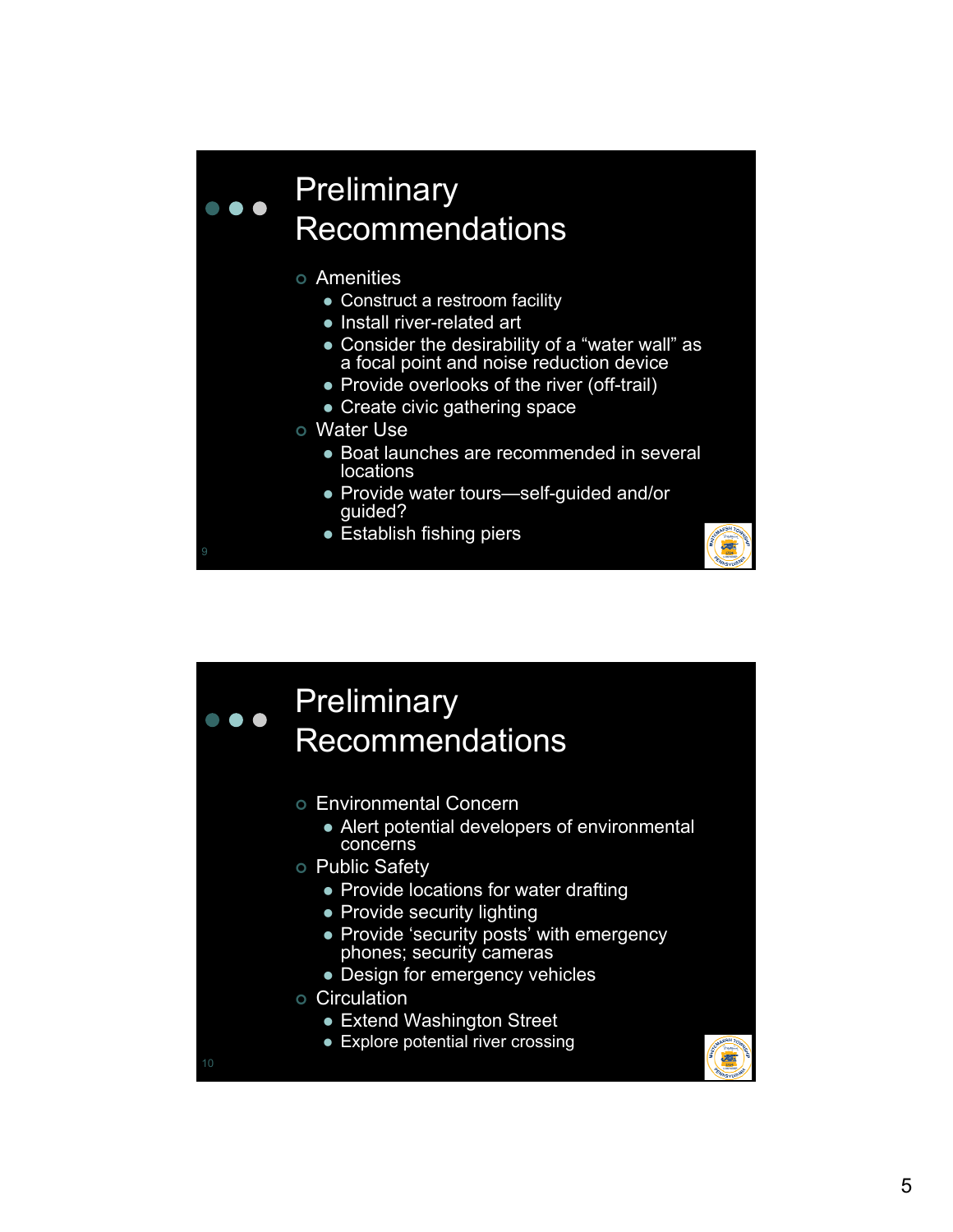# **Preliminary**  $\bullet$   $\bullet$   $\bullet$ Recommendations

- o Signage
	- $\bullet$  Provide a consistent way-finding sign system
	- Install interpretive stations/signage
- o Landscaping
	- Create/restore riparian buffer landscaping
	- Restore habitat on 'East 33'
	- Provide beautification and landscape enhancements
- o Service Uses
	- Provide additional public parking
	- Locate bike and/or boat rental facilities



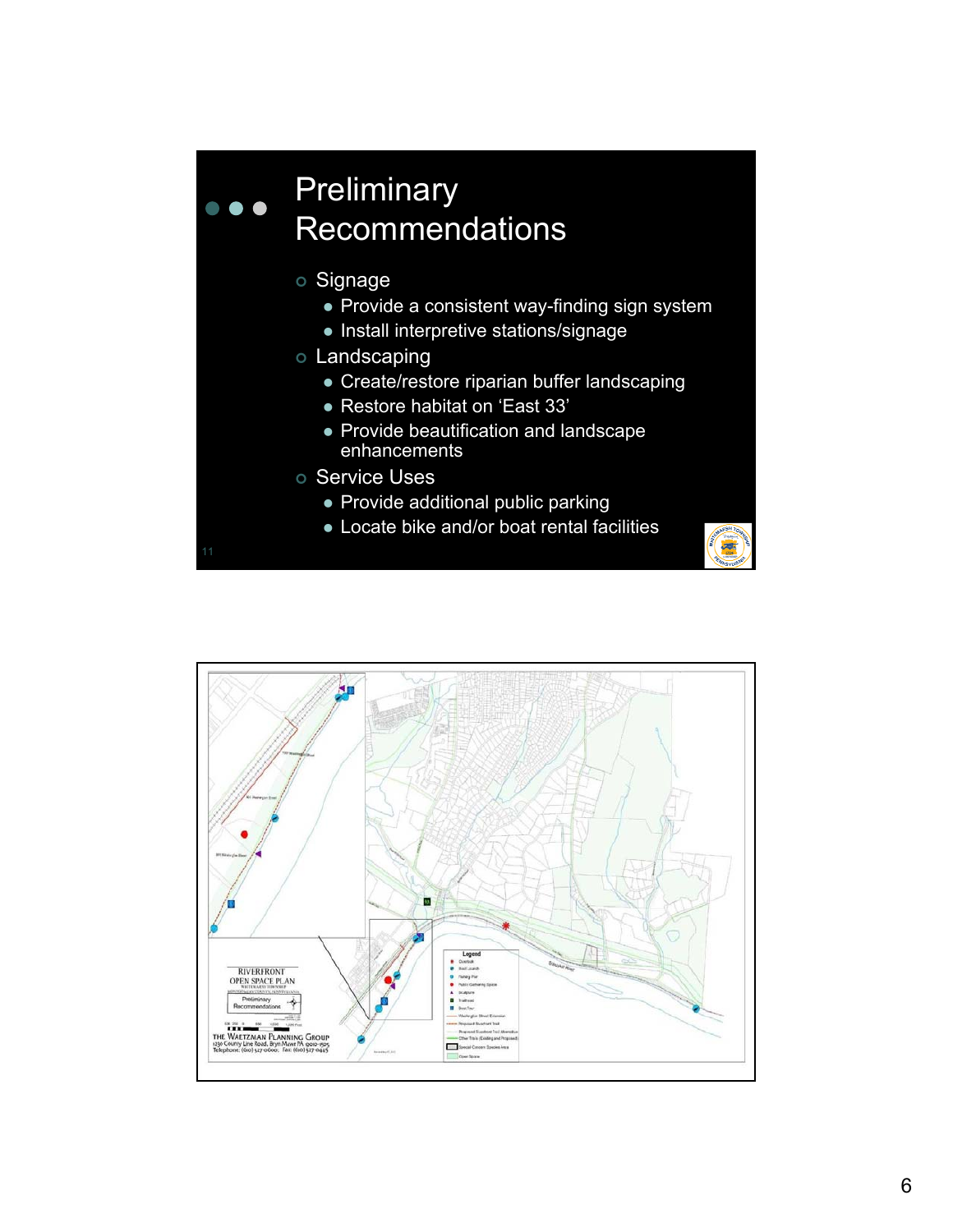

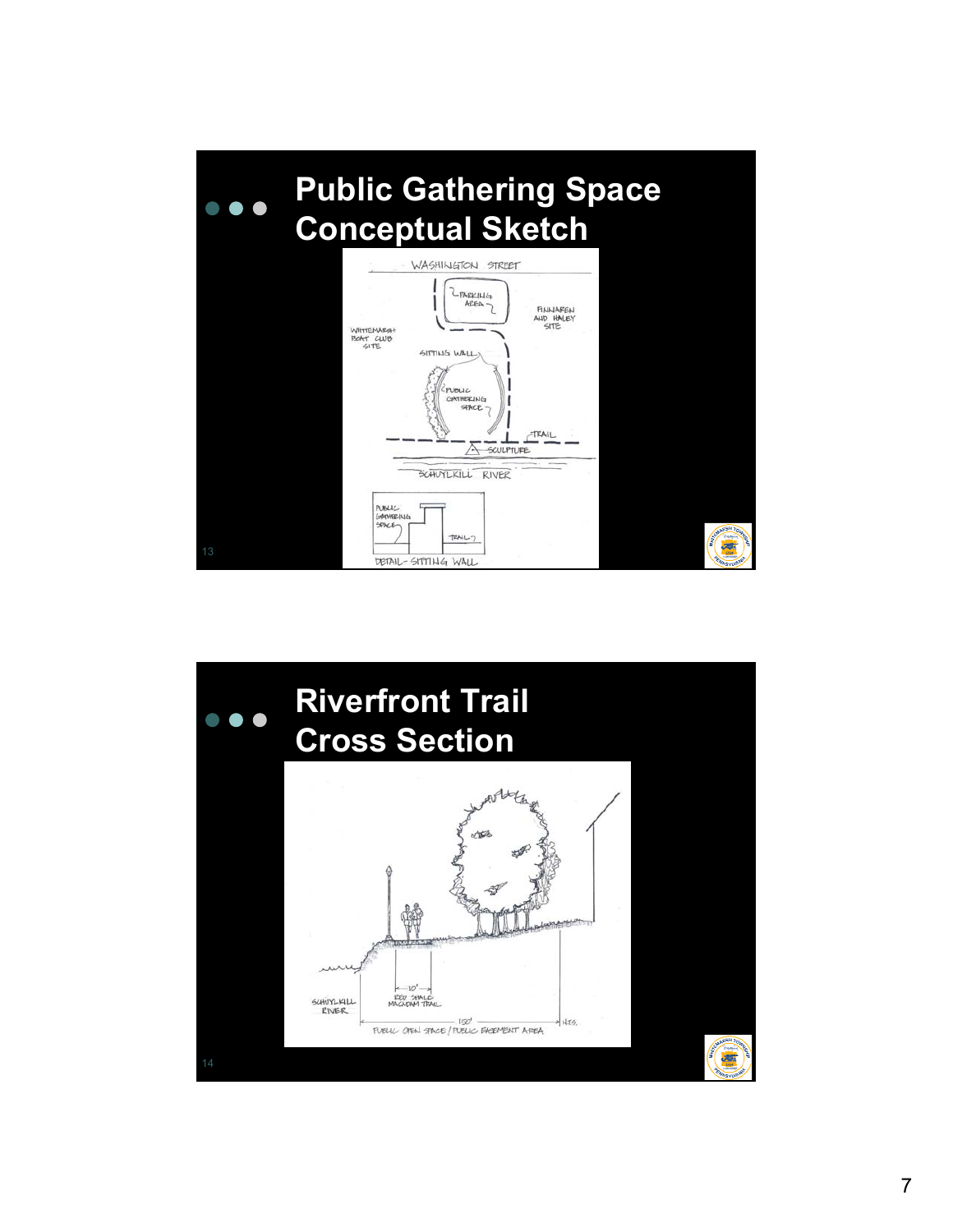

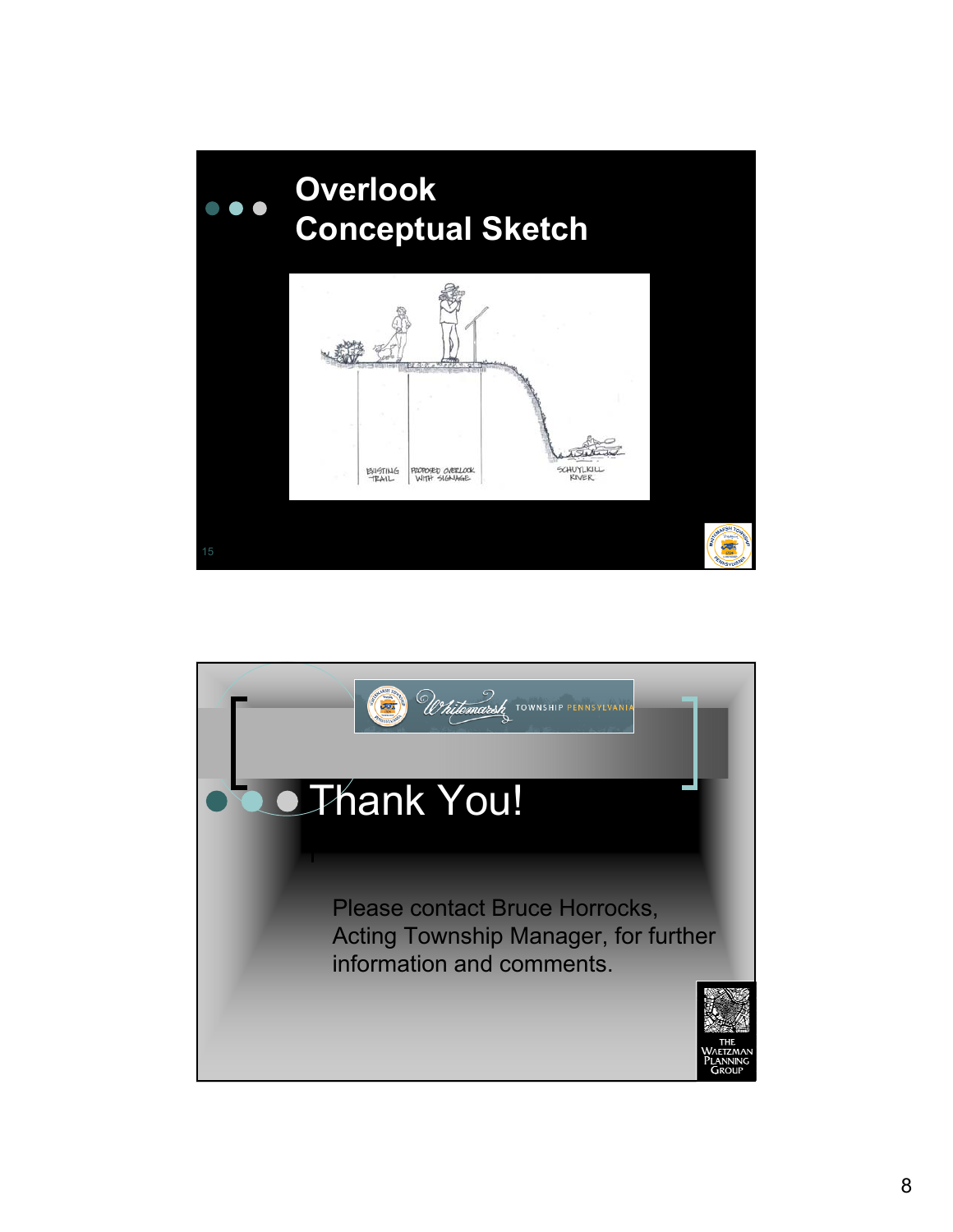Comments on proposed Riverfront Open Space Plan From Open House held on May 22, 2010 Public:

George Young:

- 1. Control of motorboat use at boat launches. They will cause an expense and will be an on-going manpower challenge.
- 2. Environmental recommendations can be so expensive as to limit other improvements.
- 3. Drawing people to the area is a positive(?) and positive areas feed upon themselves and expand. The installation of water screens, visible from 76, will draw visitors. Sculptures can rotate and act as a draw.
- 4. River crossings are utilized by few.
- 5. Build on positives(?)

Christina Kobland:

- 1. I am opposed to spending any money, Township or grant monies, on any of the initiatives other than native restoration of the areas. We need more wildlife habitat and less access by people. These riverine areas serve a natural purpose, helping to minimize flooding and property damage. To add additional development, in any form, is a mistake in my opinion.
- 2. Landscaping must be limited to native vegetation. It needs to be built into the ordinance.

Steven Nelson Director of Policy, MONTCO.

- 1. Consider connecting Schuylkill River Trail to Walnut Street neighborhood (or nearby). This would be a ped/bike connection, not vehicular. This would create a connection to trail between Lime St and Cherry St.
- 2. County is very willing to consider partnerships with boat clubs to increase access to River.
- 3. County is very willing to consider partnership with private venders for bike rental, small scale retail canoe/kayak rental on County land.

Karen and Joseph Ferrier (713 East Elm St)

- 1. Property is in the RDD. We made 713 E Elm our home in 1989 and have paid flood insurance ever since. Please make note that our home has never come close to being flooded. However, we have scant means to actually visit the river as it involves crossing private property. There is no public right-of-way.
- 2. Make note that the Dutch name Schuylkill means Hidden River, hence it is redundant to add the word "river" when speaking about the Schuylkill.
- 3. As per your request we wish to submit 5 high priority objectives, they are not all from your list. We have been at the river access issue at least for 10 years and can only hope our insight is considered.
	- a. Conduct a Township inventory in the former industrial riparian area to ascertain assets, both environmental and historic. There is a rare canal lock that exists behind Dan Lepore and Sons that should be preserved, about the 500 block of Washington St.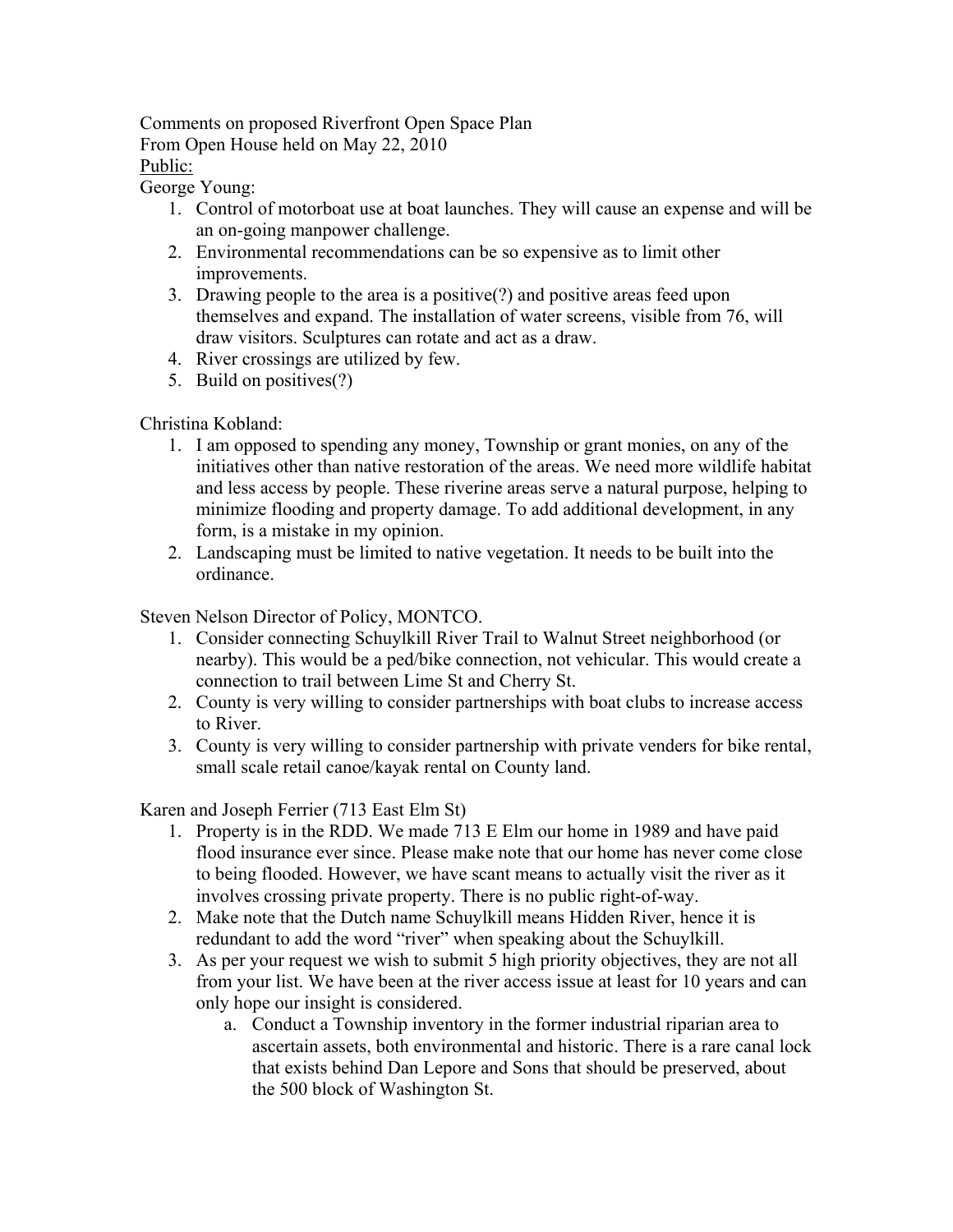- b. Create and restore the riparian buffer.
- c. Research and consider the restoration of the wetland and filled-in stream at 700 block of Washington St on the river. This is now the location of an underground 10 inch pipe, and we can do better. It appears this tributary has at one time accommodated swimmers before it was filled in. I will document what I can as regards this stream and its demise.
- d. Create a fishing pier along the design of piers in lower Evansburg State Park, or any design.
- e. Establish a public canoe/boat launch that can also be used by emergency services immediately, most likely at Spring Mill Creek outlet.
- 4. Thank you to allow our input regarding a longstanding injustice as the residents have been barred from the Schuylkill since about 1830.

Greg and Denise Nowack

1. Regarding Overlooks, There certainly is a different perspective of the infamous "Conshohocken Curve" as can be viewed from behind the Spring Mill Train Station! Attached two photos and offered more.

Sydelle Zove

1. Attached are two files with info on the parcel I mentioned during the Open House. This 11-acre piece of land offers dramatic vistas. There's an old house close to Barren Hill Road, and a 1950s residence built into the hillside overlooking the river.

The Township really should do something to protect this land from development. In 2008, I spoke with Gordon Geasland, the owner. As I mentioned, what I discovered when hiking along the PECO right-of-way is that he stores a number of old-fashioned house trailers/campers on his land. He told me that he restores them. There's also a bubbling spring that flows down the hillside, creating that wet area along River Road.

On one of the PECO parcels closest to the Geasland land, there is an unpaved road that affords access to the power lines. It is quite close to Spring Mill--just around the bend--and could be used by hikers to access an overlook. When the Ashford Farm land is factored into this whole equation, there is quite a bit of precious open space that cries out for attention. The steep slopes no doubt will limit development, but Whitemarsh should be proactive in addressing the longterm use of this area.

Hines Rowing Center

1. The HRC submitted comments on proposed future use of portions of their property and we will be meeting with Township staff later this month to discuss proposal. They indicated the possibility of incorporating a civic gathering space on their lands in addition to providing opportunity for bike and boat rental facilities.